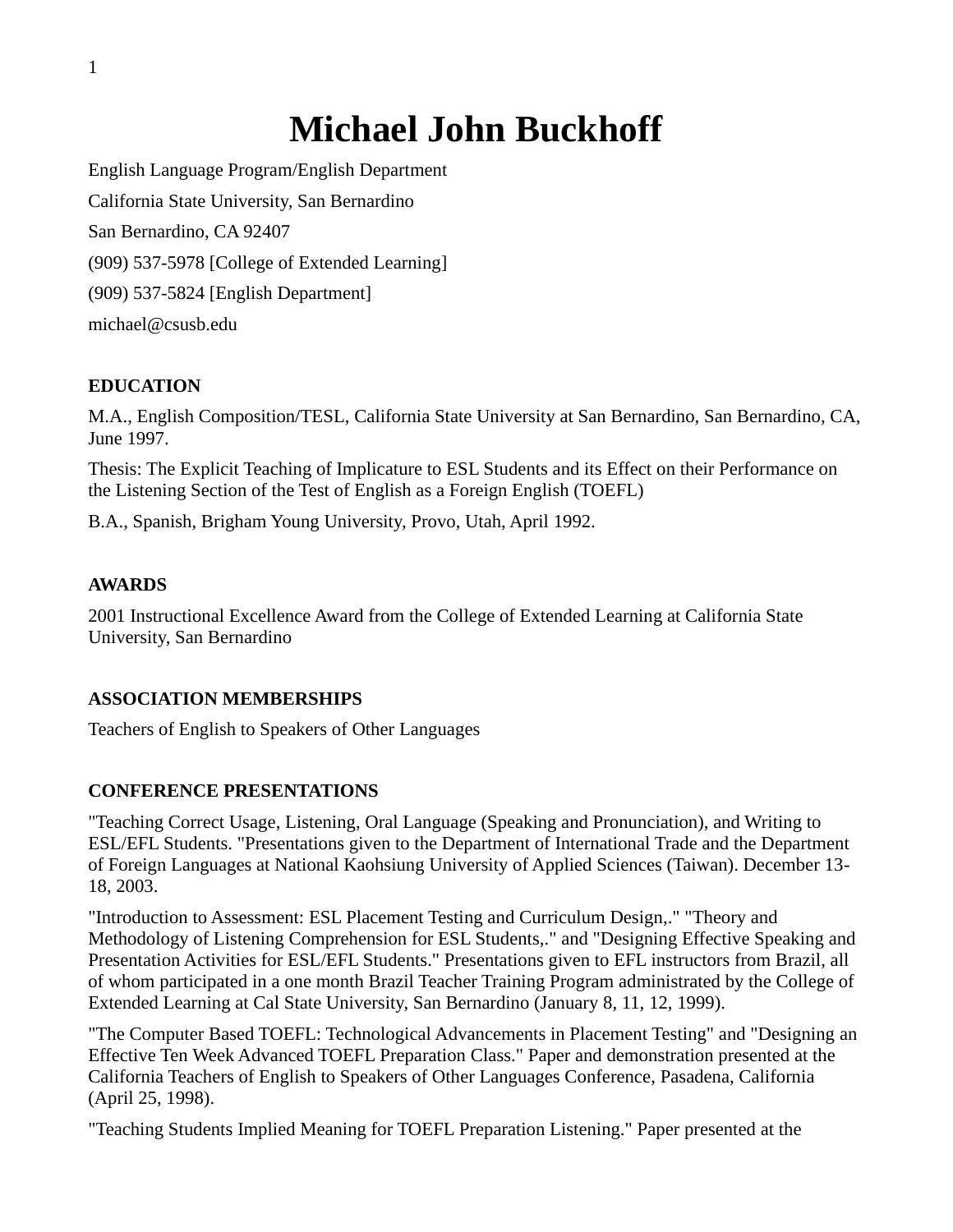2

Teachers of English to Speakers of Other Languages Conference, Orlando, Florida (March 12, 1997).

"Designing an Effective Ten Week High-Intermediate to Advanced TOEFL Preparation Class." Presentation at the Los Angeles ESL Conference, University of Southern California (February 14,1997).

"Teaching Students Implied Meaning for TOEFL Preparation Listening." Paper presented at the TESOL/Clad Conference, University of California at Riverside (January 25,1997).

Bridging the Gap from Theory to Practice: Effective Teaching Assistantships." Under the direction of Professor Kamisikiri, the Teaching Assistantship Coordinator for the English Department at Cal State University, San Bernardino, I gave a presentation at the English Composition Conference, Cal Poly University Pomona, California (April 1996).

## **PROFESSIONAL EXPERIENCE:**

January 2014 to present

Lead Grammar instructor in the English Language Program at California State University, San Bernardino. Responsible for being the first point of contact for the Grammar instructors to help them resolve concerns with teaching, book selection, syllabus design, ect.

#### September 1997 to present

Placement and Testing Specialist, American Culture and Language Program, Cal State University at San Bernardino. Responsible to serve as Placement and Testing Specialist for the TOEFL and TOEIC tests, to lead in all student placement and testing, to lead and oversee the placement committee, to record and monitor the correlation between the TOEFL and the IEP levels, to keep current on testing trends– especially on computerized TOEFL testing, to assist in textbook selection, to assist in program evaluation, development, and design, and to assist in interviewing, selecting, and evaluating new instructors*.*

#### September 1995 to present

Instructor for English Department, Cal State University at San Bernardino. Responsible for teaching first-year composition and upper division linguistics and composition courses, for staying abreast in current composition pedagogies and theory aimed toward a diverse student population, and for effective integration of web-based and classroom learning.

# **ESL WEB DEVELOPMENT EXPERIENCE**

#### Aug 2010-Present

Founder, owner, and materials writer for [Better TOEFL Scores,](http://bettertoeflscores.com/) one of the top 10 most popular TOEFL blogs according to Google search results—with more than 780 content-rich lessons to help ESL students improve their vocabulary, pronunciation, grammar, reading, listening, writing, and speaking proficiencies.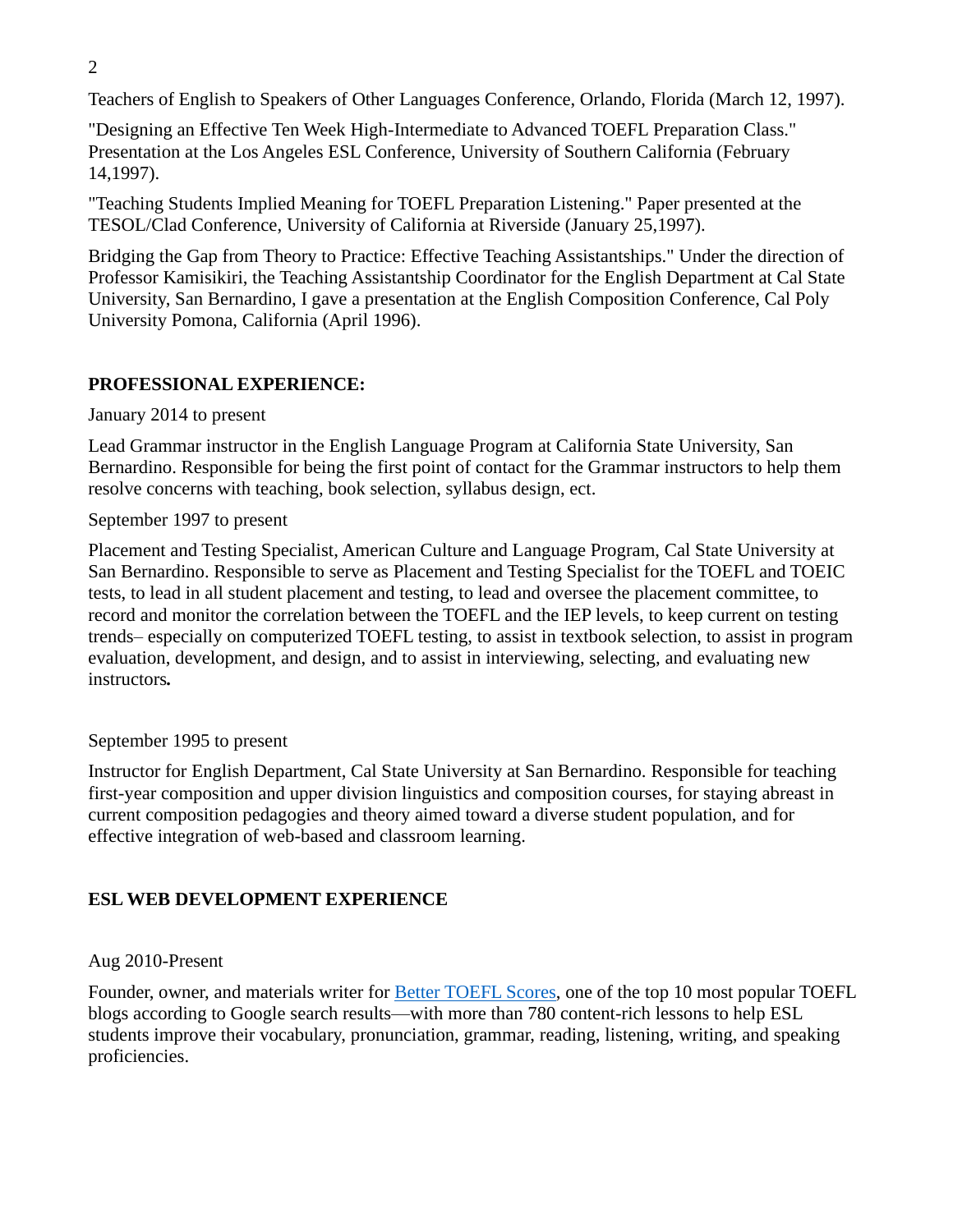3

# July 2010-2013

Materials writer and copy right owner of [The Write Course for Writing and Righting One's Essay,](http://www.csusbcel.com/moodle/course/index.php) an online advanced writing course to help international students bridge the gap from ESL to universitylevel writing. This course utilizes the Moodle content management system.

#### September 2009-2011

Conceived, developed, field-tested, fine-tuned, and copy righted [The Online English Placement Test](http://www.csusbcel.com/moodle/course/index.php) used for placement testing of overseas applicants of online classes offered by the College of Extended Learning. This course utilizes the Moodle content management system.

## July 2009-Present

Materials writer, marketer, and copy right owner of [The 7 Step System to Pass the TOEFL iBT,](http://stealth.bettertoeflscores.com/login/index.php) an online membership site containing more than 700 lessons and practice tests. This course utilizes the Moodle content management system.

#### July 2009-2011

Materials writer and developer for [Speak Clearly: The Speaking, Intelligibility, and Pronunciation](http://www.buckhoff.topcities.com/speak_clearly.htm)  [Subscription Service for Non-Native Speakers of American English.](http://www.buckhoff.topcities.com/speak_clearly.htm) This course utilizes the Word Press content management system.

## January 2009 to Present

You Tube and Google Partner, and creator of [Pass the TOEFL in 7 Steps,](http://www.youtube.com/user/mbuckhoff1965) a You Tube channel with 7,500 subscribers and 2,600,000 upload views

#### August 2008-Present

Materials writer and co-founder of [Better TOEFL Scores,](http://www.bettertoeflscores.com/s-t-e-a-l-t-h-7-step-system-to-pass-the-toefl-ibt/2308/) an online blog containing tips and tricks to pass the TOEFL iBT. This course utilizes the Word Press content management system.

# March 2003 to September 2005

Curriculum Specialist, Get TOEFL Online (www.gettoefl.com) and Get ESL Online (www.getesl.com) Responsible for conceiving, developing, field-testing, fine tuning and advising on English as a Second Language Online materials, which include Grammar Modules, Listening Modules, Reading Modules, Writing Modules, and Speaking Modules.

#### March 2003-September 2003

Conceived, developed, field-tested, fine tuned and advised on College of Extended Learning's first online ESL/EFL course, Vocabulary Practice for the TOEIC Test.

#### September 2001 to 2009

Materials writer and founder of Michael Buckhoff's *ESL Web Site for Students and Teachers*